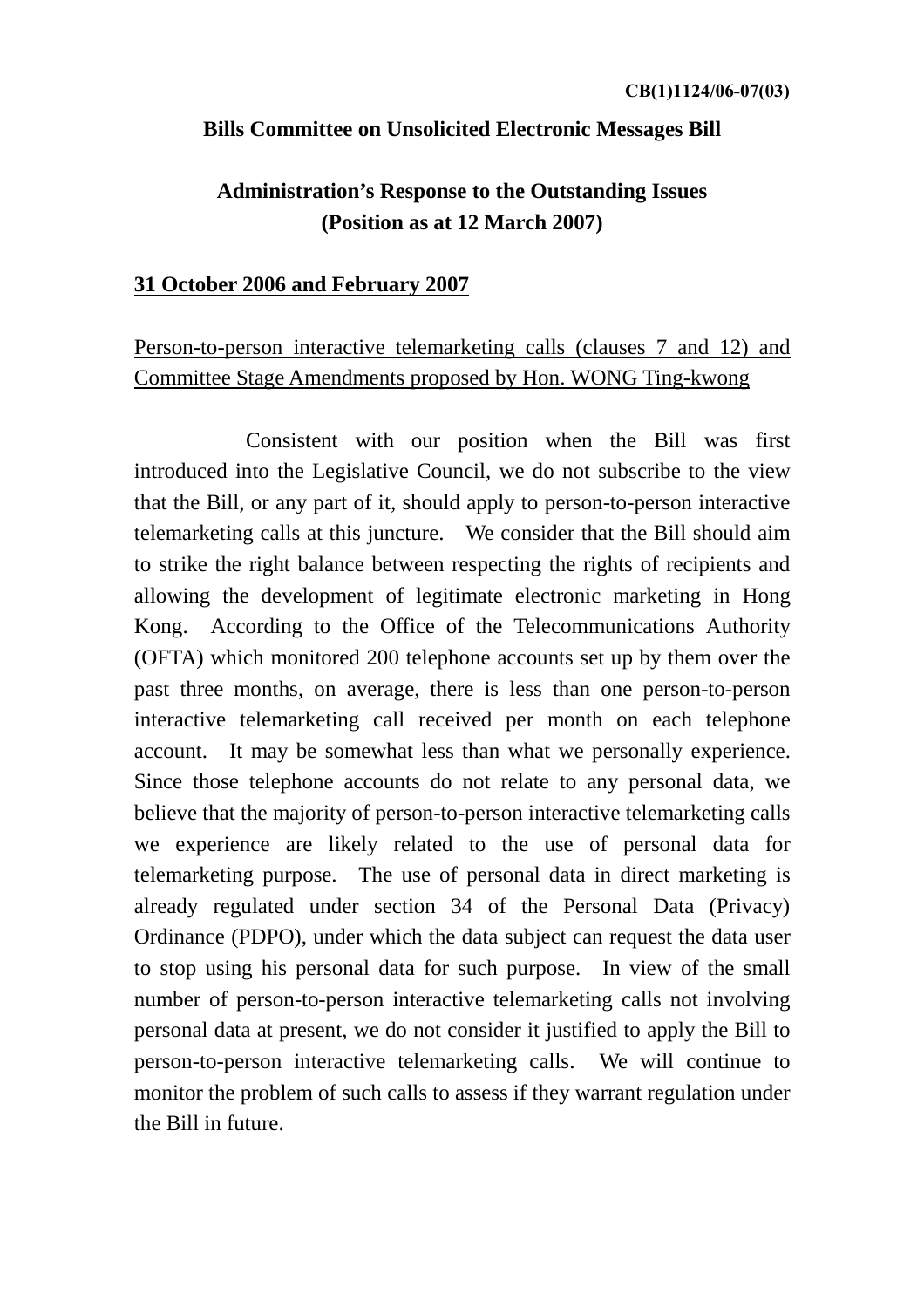2. On the Committee Stage Amendments (CSAs) proposed by the Hon. WONG Ting-kwong, in view of –

- (a) the serious concern expressed by the telemarketing industry in their submissions that the proposed CSAs would have substantial adverse impact on the operation of the telemarketing industry;
- (b) the small number of person-to-person interactive telemarketing calls not involving personal data at present; and
- (c) person-to-person telemarketing calls involving personal data are already regulated under PDPO,

we do not support the amendments proposed by the Hon. WONG Ting-kwong for applying certain provisions of the Bill to some of the person-to-person interactive telemarketing calls at this juncture.

## **6 March 2007**

### Enforcement

3. The membership list of OFTA's Telecommunications Users and Consumers Advisory Committee is at **Annex A**.

### Do-not-call registers

4. The information on the size of the do-not-call registers (in terms of actual number of telephone numbers and percentage of the total telephone numbers in use) in the United States and the United Kingdom is at **Annex B**.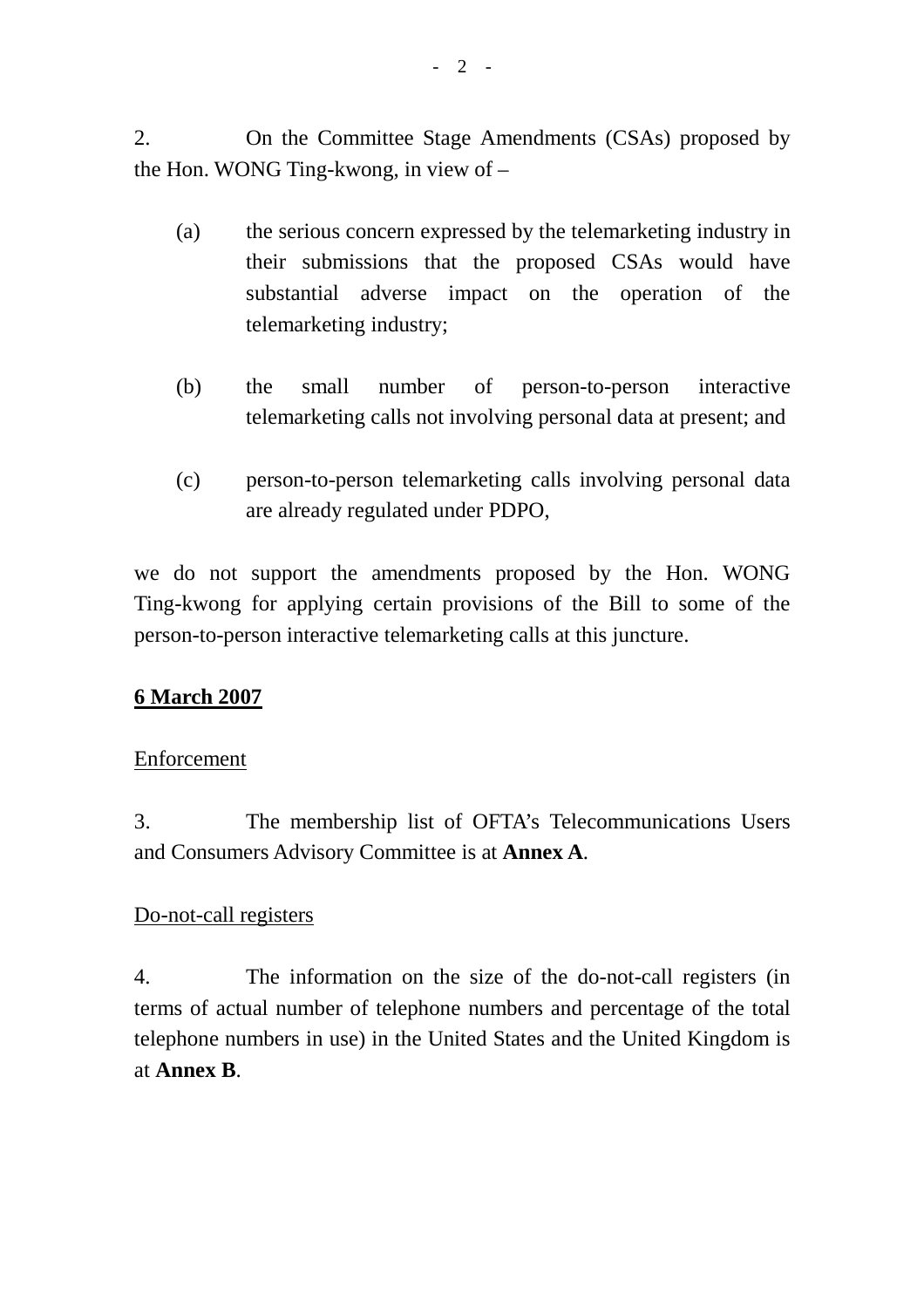### Powers of entry, search, arrest, etc (clause 37)

5. In the light of the suggestion of the Bills Committee, we agree to include a provision modelled on section 25(7) of the Broadcasting Ordinance (Cap. 562) along the line that the authorized officers should, upon request, produce the search warrant for inspection.

## Appeal Board established (clause 43)

6. Our research confirmed with the research undertaken by the Legal Service Division of the Legislative Council that, as far as appointments of chairmen, deputy chairmen or members of statutory appeal bodies are concerned, other than general legal or professional qualifications, no appointment criteria are set out in law. However, in respect of actual hearings or selection of appeal board members for individual hearings, some legislation, such as the Urban Renewal Authority Ordinance (Cap. 563), explicitly prescribes how potential conflict of interest should be avoided. Taking into account the nature and operation of the appeal board to be set up under the Bill, we have no objection to include similar provisions therein.

7. We agree to the Members' suggestion to specify the maximum tenure of the panel members in the Bill. We propose to suitably amend clause 43(4) to prescribe that the term of the panel members should not be more than 3 years, which is the same as that of the Chairman and Deputy Chairman.

## Application of the Bill to the Government

8. We have conducted a survey among Government bureaux and departments on which of them send out electronic messages to the public. Among the 69 bureaux and departments surveyed, 19 of them send out electronic messages to the public regularly in order to carry out or promote their work. We understand that the electronic messages sent by these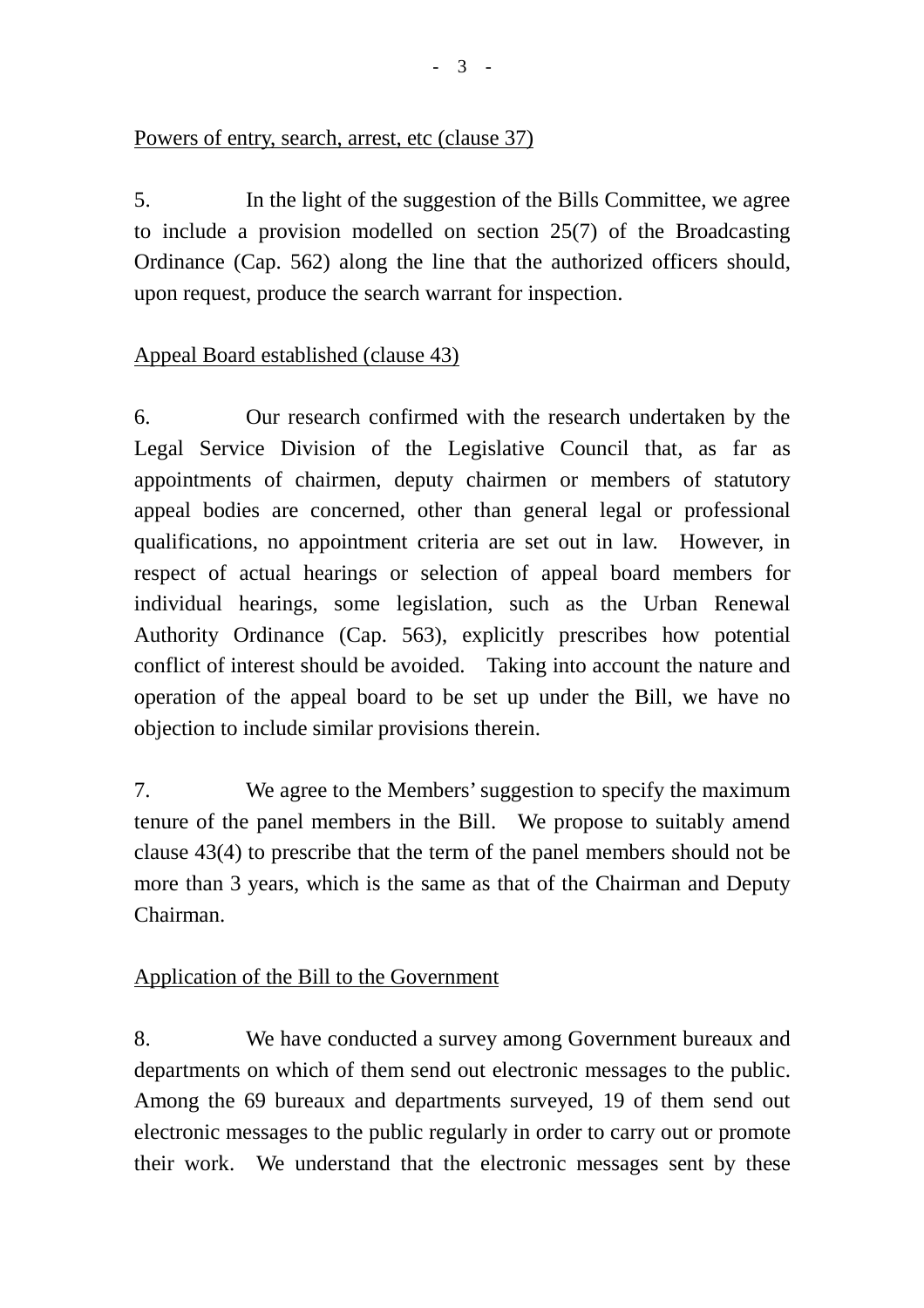Government bureaux or departments which might fall within the definition of "commercial electronic message" are mostly newsletters or other information about events or educational resources, usually sent in response to subscription or to a clearly defined group of recipients (e.g. schools) which may be interested in those events or educational resources. The bureaux and departments will stop sending such messages should the recipients so request. We are not aware of such messages becoming a cause of complaint by recipients. We therefore do not consider such activities amount to "spamming" that should be regulated under the Bill. Hence, we maintain our view that the Bill should not apply to the Government. Nevertheless, to ensure that the way in which bureaux and departments send electronic messages to the public would be on par with the best practice, we will, upon passage of the Bill, promulgate guidelines to all Government bureaux and departments requesting them to follow the requirements of the Bill.

Communications and Technology Branch Commerce, Industry and Technology Bureau 13 March 2007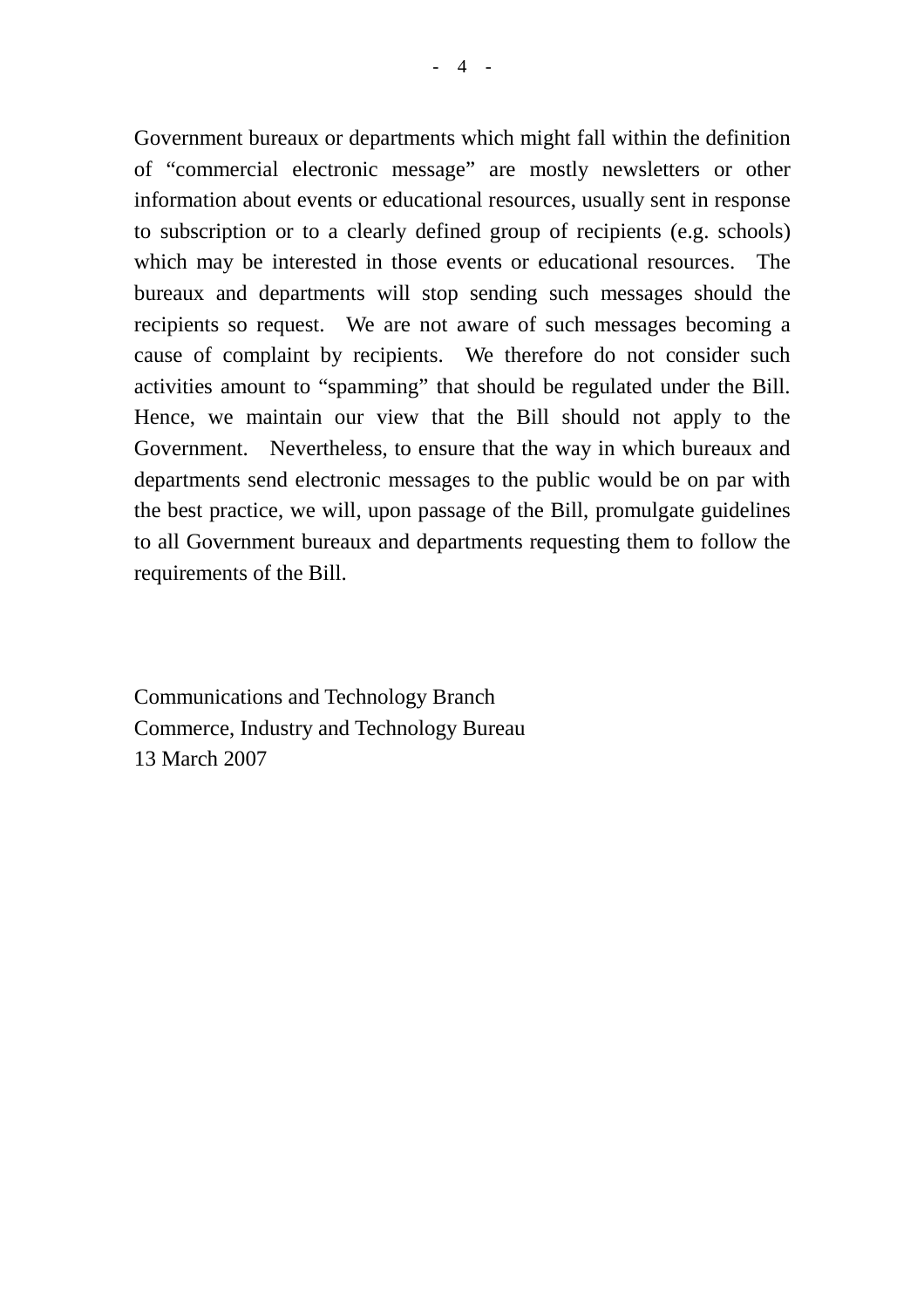## **Annex A**

## **Membership of the Telecommunications Users and Consumers Advisory Committee**

Chairman: Deputy Director-General of Telecommunications Authority

Members: One representative from each of the following organisations:

- Consumer Council
- Communications Association of Hong Kong
- Hong Kong Telecommunications Users Group
- Hong Kong General Chamber of Commerce
- Hong Kong Wireless Technology Industry Association

One representative from each of the following sectors:

- the disabled
- the aged

One representative from each of the following departments:

- Social Welfare Department
- Education and Manpower Bureau
- Office of the Government Chief Information Officer

Ten members of the public

Two members appointed on an ad personam basis (e.g. academics, specialists, etc)